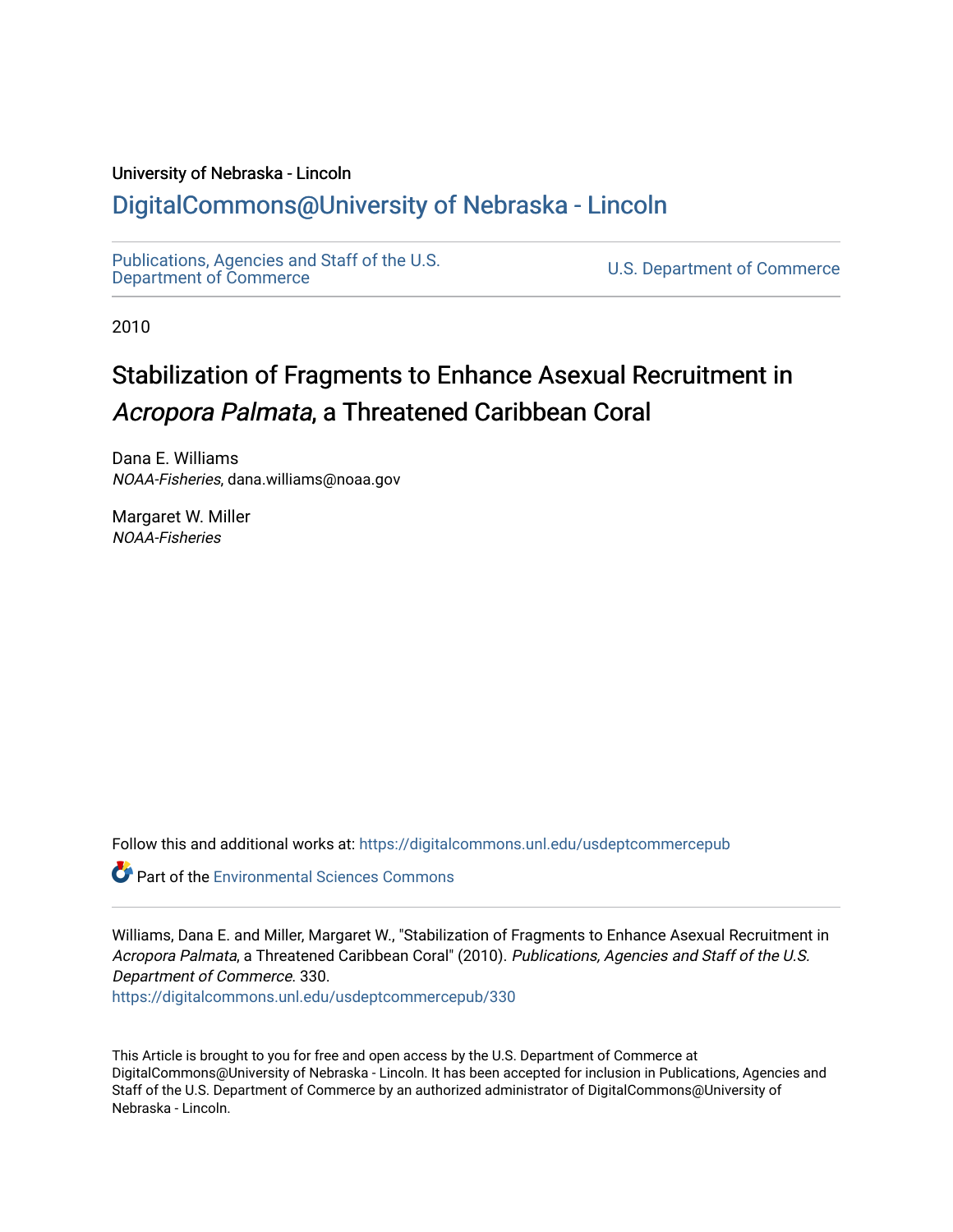### RESEARCH ARTICLE

# **Stabilization of Fragments to Enhance Asexual Recruitment in** *Acropora Palmata***, a Threatened Caribbean Coral**

Dana E. Williams<sup>1,2,3</sup> and Margaret W. Miller<sup>2</sup>

#### **Abstract**

**Historically, fragmentation has been a successful life history strategy in** *Acropora palmata***. However, in areas where the population is sparse and degraded, the survivorship of fragments is now compromised. This study aimed to determine whether stabilization of** *A. palmata* **fragments could increase their overall performance. Naturally occurring fragments were found and assigned to one of three treatments: stabilized to the natural substrate (1) using cable ties, (2) using epoxy or (3) tethered to the substrate as an unstabilized control. After 44 weeks, the general "performance" of the fragments was ranked based on their**

**change in live tissue cover and formation of tissue connections with the substrate. Stabilized fragments lost less tissue cover and ranked higher in performance than the unstabilized control fragments. Stabilization using cable ties and epoxy were similarly effective. The results indicate that stabilizing fragments will preserve live tissue and enhance growth of fragments and can thus improve the survivorship of fragments.**

**Key words: acroporid, Biscayne National Park, Florida, restoration, reef.**

#### **Introduction**

*Acropora palmata* (elkhorn coral), with its fast growth rate, branching morphology, and tendency to form dense monospecific stands (Goreau 1959; Bak et al. 1982; Miller et al. 2002a), performs keystone functions within Caribbean reef ecosystems by providing shelter to a variety of fish and other ecologically and economically important reef organisms (Lirman 1999), and accreting reef structure (Shinn et al. 1980). Since the 1970s, acroporid coral species in the Caribbean have experienced extreme and accelerating declines estimated at 90–98% throughout their range (Bruckner 2002; Miller et al. 2002b). The severe and protracted population decline led the United States government to pursue the listing of *A. palmata* (along with its congener, *Acropora cervicornis*) as "threatened" under the U.S. Endangered Species Act in May 2005. This designation carries a legal mandate to plan and implement species recovery.

The life history of acroporid corals relies strongly on fragmentation and the successful recruitment (attachment to

<sup>1</sup> Cooperative Institute for Marine and Atmospheric Studies, RSMAS, University of Miami, 4600 Rickenbacker Causeway, Miami, FL 33149, U.S.A.

*Published 2009. This article is a US Government work and is in the public domain in the USA.* doi: 10.1111/j.1526-100X.2009.00579.x

the substrate) of the fragments (Bothwell 1982; Highsmith 1982; Fong & Lirman 1995; Lirman 2000). This reproductive strategy can foster rapid proliferation and spatial dominance; however, it can also result in losses because the loose fragments are more vulnerable to export or mortality (Lirman & Fong 1996, 1997; Smith & Hughes 1999). Once broken off of standing colonies, branch fragments may nestle into surrounding reef structures and reattach, or may be transported to sandy areas where they become abraded or smothered and eventually die (Bowden-Kerby 1997; Lirman & Fong 1997; Smith & Hughes 1999).

Successful recruitment of *A. palmata* fragments is severely hindered in the sparse *A. palmata* populations typically found in many locations. Recent evidence from degraded populations in the Florida Keys demonstrates that natural recruitment of *A. palmata* fragments in remnant stands is extremely low (Williams et al. 2008). Stands with low colony density do not retain fragments generated in storms as well as stands with more complex colony structure (Lirman & Fong 1997; Miller et al. 2002a). Weakened skeletons resulting from increased bioerosion associated with degraded water quality (Ward-Paige et al. 2005) may result in more, smaller fragments that are more susceptible to export by waves (Highsmith et al. 1980; Lirman 2000). Although the benefits of fragmentation have historically outweighed the costs (Lirman 2000), the present depauperate state of Caribbean populations may have shifted the balance.

Current consensus recommendations to resource managers to promote conservation and recovery of this species include

<sup>2</sup> NOAA-Fisheries, SEFSC, 75 Virginia Beach Dr., Miami, FL 33149, U.S.A.

<sup>3</sup> Address correspondence to Dana Williams, email dana.williams@noaa.gov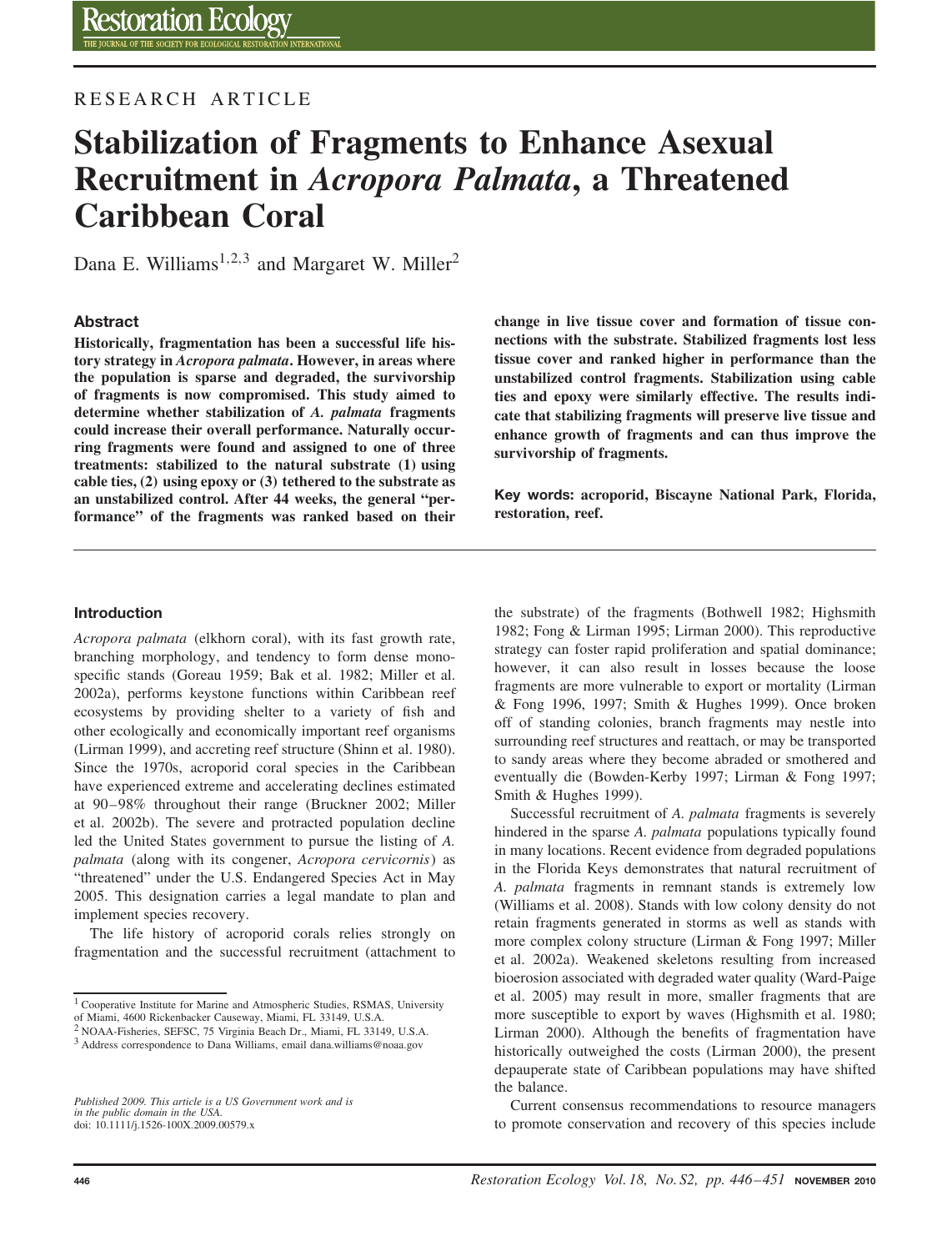intervention by way of fragment attachment (Bruckner 2002; Acropora Biological Review Team 2005). As the population declines, proactive intervention (Edwards & Clark 1998) through salvage of naturally-produced *Acropora* spp. fragments may be increasingly warranted.

Many fragment transplantation or reattachment projects have been undertaken, including many focusing on *Acropora* spp. However, the vast majority of these studies (Clark & Edwards 1995; Smith & Hughes 1999; Epstein et al. 2001; Lindahl 2003; Soong & Chen 2003) have been with Indo-Pacific species (Nagelkerken et al. 2000). Those studies focused on Caribbean species have utilized *A. cervicornis* (Laydoo 1996; Bowden-Kerby 2001; Chilcoat 2004) rather than *A. palmata*. Because of the unique morphology of *A. palmata* (flat, relatively heavy branches), appropriate interventions would likely differ from those commonly used with staghorn-type *Acropora* spp. The few projects addressing *A. palmata* have been reported in fora relatively inaccessible to either scientists or managers (Garcia et al. 1995; Kaly 1995; Gilliam et al. 2000; Bezy & Vasquez 2006) or lacked unrestored controls (Bruckner and Bruckner 2001; also Laydoo 1996) which are necessary for cost-benefit evaluation. Clearly, cost-benefit evaluation, both in absolute (i.e., benefit relative to no action) and relative terms (i.e., between different methods or practices) is required to appropriately allocate limited resources for species recovery.

This study evaluated whether stabilization of small, stormgenerated fragments of *A. palmata* resulted in increased growth and survivorship relative to unstabilized control fragments. We also compared the costs and performance of two simple methods of fragment attachment, that is, a marine epoxy and cable tying to reef substrate.

#### **Methods**

*Acropora palmata* fragments for this experiment were selected from those found naturally occurring at 3 m depth on Amanda's Reef (N25◦ 21*.*173 , W80◦ 10*.*682 ) in Biscayne National Park, Florida (USA). A total of 54 small (*<*40 cm) fragments were placed in wire baskets, brought to the surface, and transported to a small nearby (∼350 m north) but isolated patch reef (N25◦ 21*.*359 , W80◦ 10*.*656 ) for the experiment. Fragments were exposed to air for less than 10 minutes during the transfer.

Experimental fragments were photographed, the length was measured and the percentage of live tissue cover (on both sides) was visually estimated. Fragments were then grouped into 18 replicate experimental blocks of three with similar size and tissue coverage (Appendix 1). The three fragments in each block were then haphazardly allocated to one of three treatments: cable tied to the substrate (Fig. 1a–c), epoxied to the substrate (Fig.  $1d-f$ ), and an unstabilized control (Fig. 1g–i).

For both cable-tied and epoxied fragments, the substrate was prepared by scrubbing with a brush to remove sediment and macro algae. Positioning for the cable tied fragments was based on the availability of tunnels in the substrate to accommodate the cable tie. Fragments were then situated to maximize contact between the fragment and the substrate and secured with plastic cable ties (Fig. 1a). For epoxied fragments, All-fix epoxy (Cir-Cut Corporation, Philadelphia, PA, U.S.A.) was placed on already dead portions of the fragments when possible, but in cases where fragments were mostly or completely covered with live tissue, the epoxy was placed to maximize fragment stability regardless of the presence of live tissue (Fig. 1d).

Unstabilized fragments were included in each experimental block to provide an "unrestored" control. In a pilot attempt to follow loose *A. palmata* fragments at the experimental site, most migrated out of the area and could not be relocated. Thus, for this study, control fragments were tethered by attaching 1-m length of monofilament to each fragment using a cable tie and attaching the other end of the monofilament to the substrate using a nail and numbered tag (Fig  $1g-i$ ). The unstabilized fragment was placed on the substrate in a stable position relatively free from macroalgae or sediment deposits; however, the substrate was not scrubbed as this treatment was intended to simulate unmanipulated fragments. Tethering the control fragments provided a conservative comparison of the performance (relative to completely unmanipulated fragments) as they were still subject to abrasion and flipping over, but their overall distance of movement, and thus their potential for export to unsuitable habitat, was constrained.

Follow-up surveys were conducted to assess the condition and stability of the fragments at 7, 24, and 44 weeks following the initial setup in August 2006 (Appendix 2). During the first follow-up survey (week 7), epoxied or cable tied fragments that had become unstable were restabilized, but in later surveys no further manipulations were made. Only one epoxied fragment needed to be restabilized, but several of the cable ties needed to be tightened owing to settling of the fragments.

The treatments were evaluated based on change in live tissue, and tissue connection to the substrate (hereafter referred to as "connection"). Fragments were scored based on their condition at the final survey, 44 weeks after the setup. Both sides of the fragment were considered when assessing change in live tissue in order to account for tissue loss on the underside of the fragment that resulted from stabilization. Tissue on the undersides was assumed to be lost for all attached, stable fragments in all treatments. Control fragments that were still loose at the final survey were flipped to examine the bottom surface. Tissue connection to the substrate was scored as present once the tissue began to overgrow the adjacent natural reef substrate.

Within each blocked replicate, the "performance" of each treatment fragment was ranked from 1 (lowest) to 3 (highest). Fragments that displayed the greatest tissue growth and connection were ranked higher than those that lost live tissue and lacked tissue connection to the substrate. The fragments that were lost or died in place received the lowest rank within their representative blocks. Performance rank was compared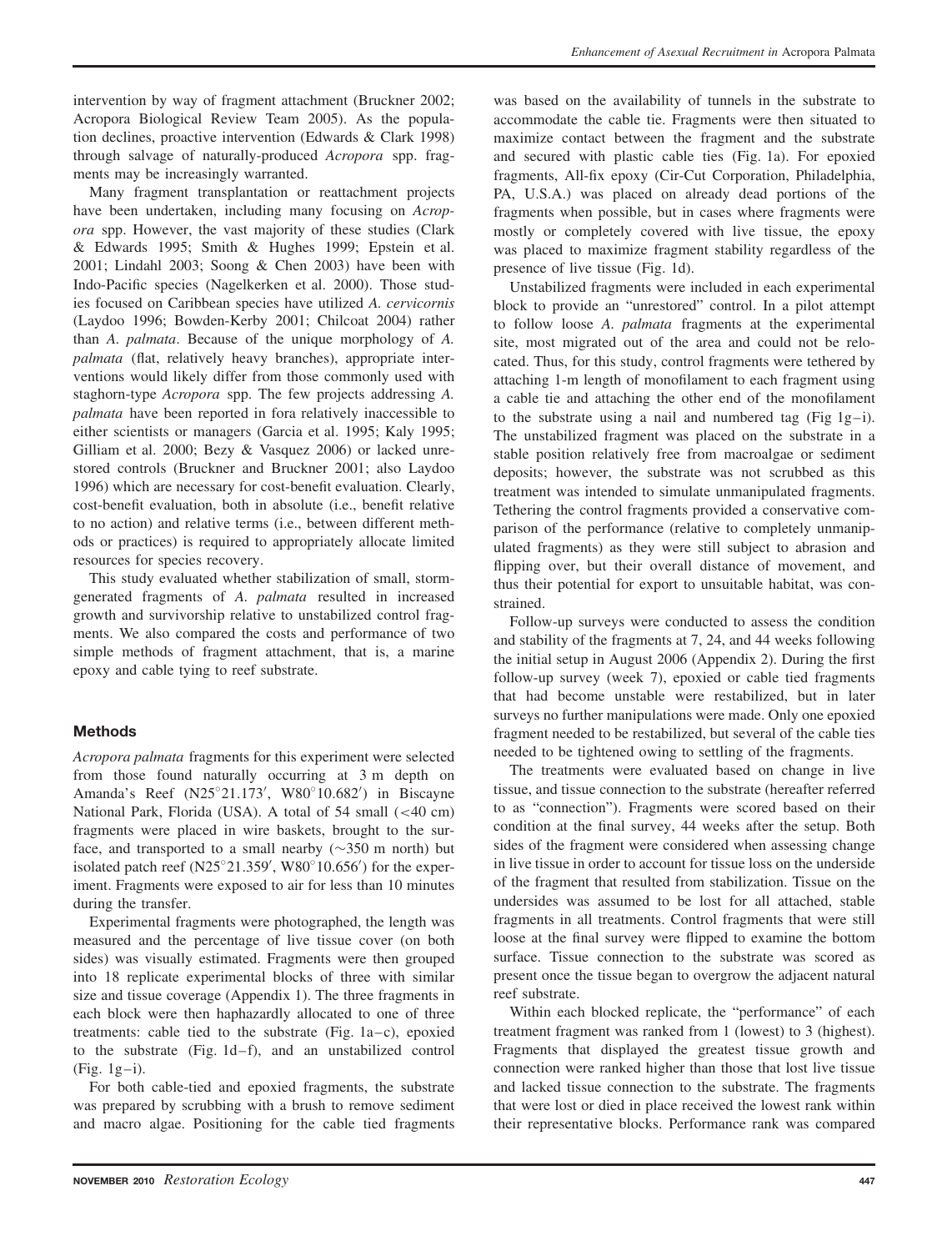

Figure 1. Time series for a typical cable tied (a–c) and epoxy (d–f) stabilized fragment and a tethered control (g–i). By week 24 (b) the cable tie on this fragment is completely overgrown, live tissue has formed an attachment with the substrate (see arrows) and a second protobranch has formed. By week 44 (c) substantial growth of the upper branch was observed. Note that tissue growth has occurred mostly at the branches compared with relatively minor resheeting of the dead skeleton (arrow). Epoxy was used directly on live tissue (d) in cases where no dead areas were present (arrow). No adverse tissue reaction was observed and tissue readily overgrew the epoxy  $(e-f)$ . By week 24, this tethered fragment  $(g)$  had flipped over, burying most of the live tissue and exposing the dead underside (h) and formed small tissue connections to the substrate (not visible in figure). By week 44, the attachments were more robust and some growth of new tissue had begun (i). Note, however, that the attachments were formed with rubble (arrow), which could shift and loosen the fragment.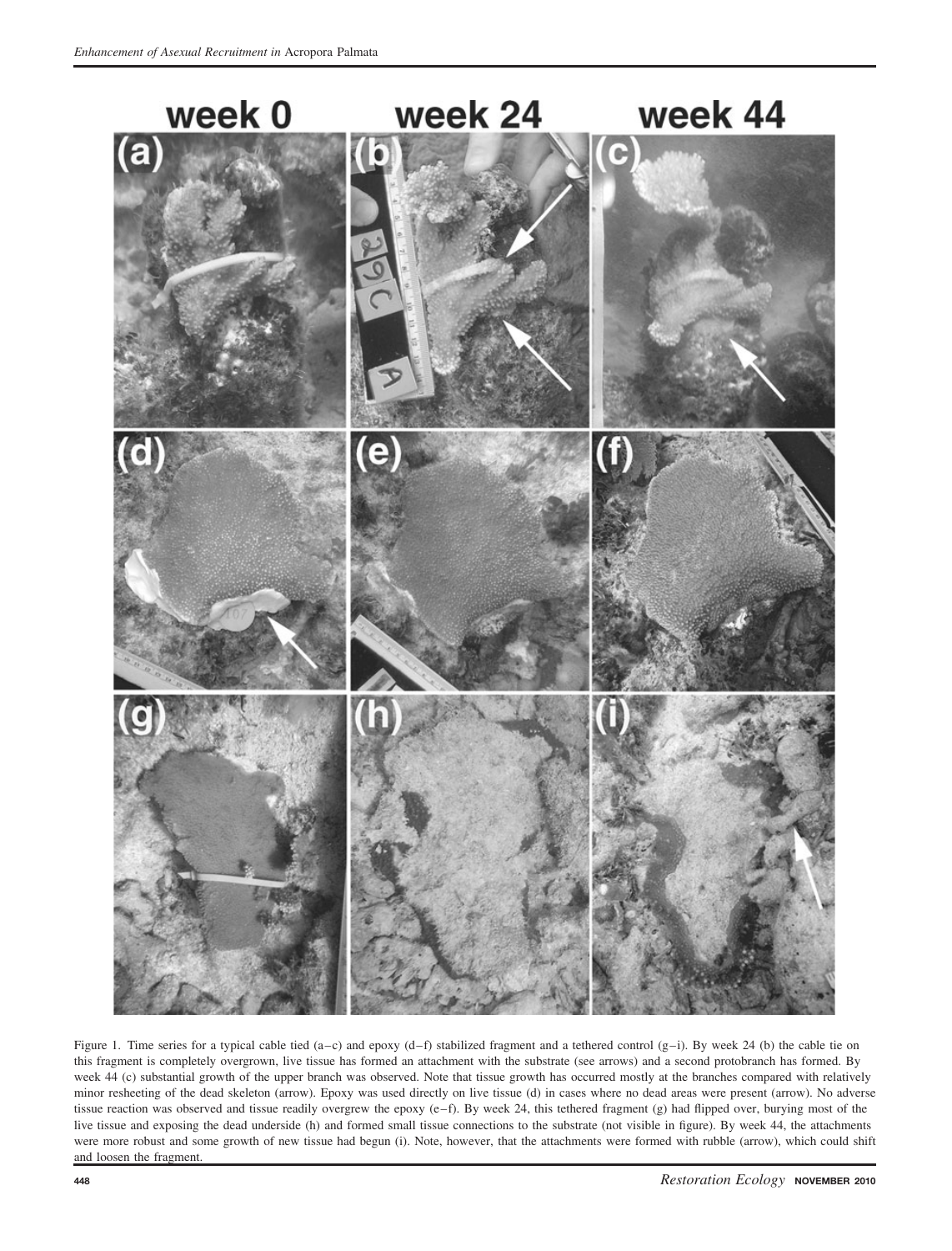

Figure 2. Counts of performance rank among the three treatments after 44 weeks. Performance was evaluated qualitatively based on tissue growth and connection with the substrate and ranked from 1 (lowest, including dead or lost) to 3 (highest) within each blocked replicate.

using a Friedman test, followed by a post-hoc comparison of the rank sums of all pairs (Conover 1980).

To test the hypothesis that initial live tissue cover (rather than experimental treatment) determined eventual success in making tissue connections, the control fragments were grouped into those that ultimately succeeded or failed to make a connection. The initial live tissue cover was compared between these two groups using a Mann–Whitney U test.

#### **Results**

At the start of the study, the *A. palmata* fragments ranged in length from 7 to 36 cm and in percent tissue cover between 15 and 95%. Out of 54 total fragments, only one (in the cable tied treatment) suffered complete mortality *in situ*. Nine were physically lost from the experiment, of which five were tethered, two were epoxied and two were cable tied. These fragments were ranked as not attached and lowest in the performance scores.

Performance was significantly different among treatments  $(T = 5.02, p < 0.025$ ; Friedman test; Fig. 2). Epoxied and cable-tied fragments performed significantly better (one-tailed  $\alpha/2 = 0.025$ ) than unstabilized fragments but not significantly different from each other. There was no significant difference in the percent live tissue of the unstabilized fragments that made a connection compared to those that did not  $(U(7, 6) =$ 15.5,  $Z = -0.79$ ,  $p = 0.43$ ).

#### **Discussion**

#### **Tissue Loss and Growth**

Results indicate that stabilizing small, loose *A. palmata* fragments decreases the tissue that is lost during the natural attachment process (Garcia et al. 1995; Kaly 1995; Smith & Hughes 1999). When fragments were stabilized using epoxy or cable ties, any live tissue on the underside of the fragment was lost due to shading or epoxy coverage. However, loose fragments

lost tissue on both sides as a result of being flipped by wave action in the weeks or months that they were loose on the reef. This observation is different from those made in studies involving *Acropora* spp. with staghorn morphologies (Yap & Gomez 1985; Bowden-Kerby 1997) but similar to those seen in other *Acropora* spp. with plate morphologies (Smith & Hughes 1999) and is clearly a result of the flattened, two dimensional morphology of *A. palmata* (Highsmith 1982). Thus partial tissue loss is an inevitable consequence of the fragment recruitment process for platy acroporid species, but stabilizing the fragment stands to reduce the amount of tissue lost.

The stabilized fragments showed substantially greater growth as indicated by the ranked performance scores. In turn, this is expected to result in decreased time spent as smaller colonies, which are more vulnerable (Williams & Miller 2006). Unstabilized fragments that failed to form connections but remained in place did not grow over the course of the experiment, suggesting that subsequent abrasion and/or the fragment's attempt to attach consumes physiological resources that would otherwise be available for growth (Bak 1983; Oren et al. 1997; Lindahl 2003).

#### **Connections and Stability**

Our qualitative observations indicate that the connections formed by the unstabilized fragments were less robust as they tended to settle in depressions alongside other loose material and subsequently attached to that loose material (Fig. 1). Thus, although they were considered "connected" to the substrate, the tissue connections appeared to be more tenuous than those formed in the stabilized treatments.

The initial percent live tissue cover (including both sides of the fragment) was not correlated to tissue connection for the unstabilized fragments. However, qualitative observations indicate that tissue connections to the substrate only occurred where the live tissue on the fragment margin contacted the substrate, regardless of the tissue presence on the remaining parts of the fragment. Thus, positioning the fragment to maximize the contact between a fragment's live edges and the substrate is crucial to the rapidity and success of its autonomous attachment.

#### **Recommendations**

While stabilization greatly improved performance, the method used for stabilization did not notably affect performance. Given the lack of an obvious "best" method we were able to conclude that both methods were appropriate for stabilizing fragments. However, we were able to identify some criteria to determine the method that might be most effective depending on various conditions.

When stabilizing the fragments for this study we found that cable ties were generally less applicable in that they require a position on substrate with a tunnel or branch around which to loop the cable tie. Additionally, if the substrate is heavily bioeroded, the added stress of tightening a cable tie may cause the substrate to break off along with the "stabilized" fragment. However, cable ties are more readily available and cost far less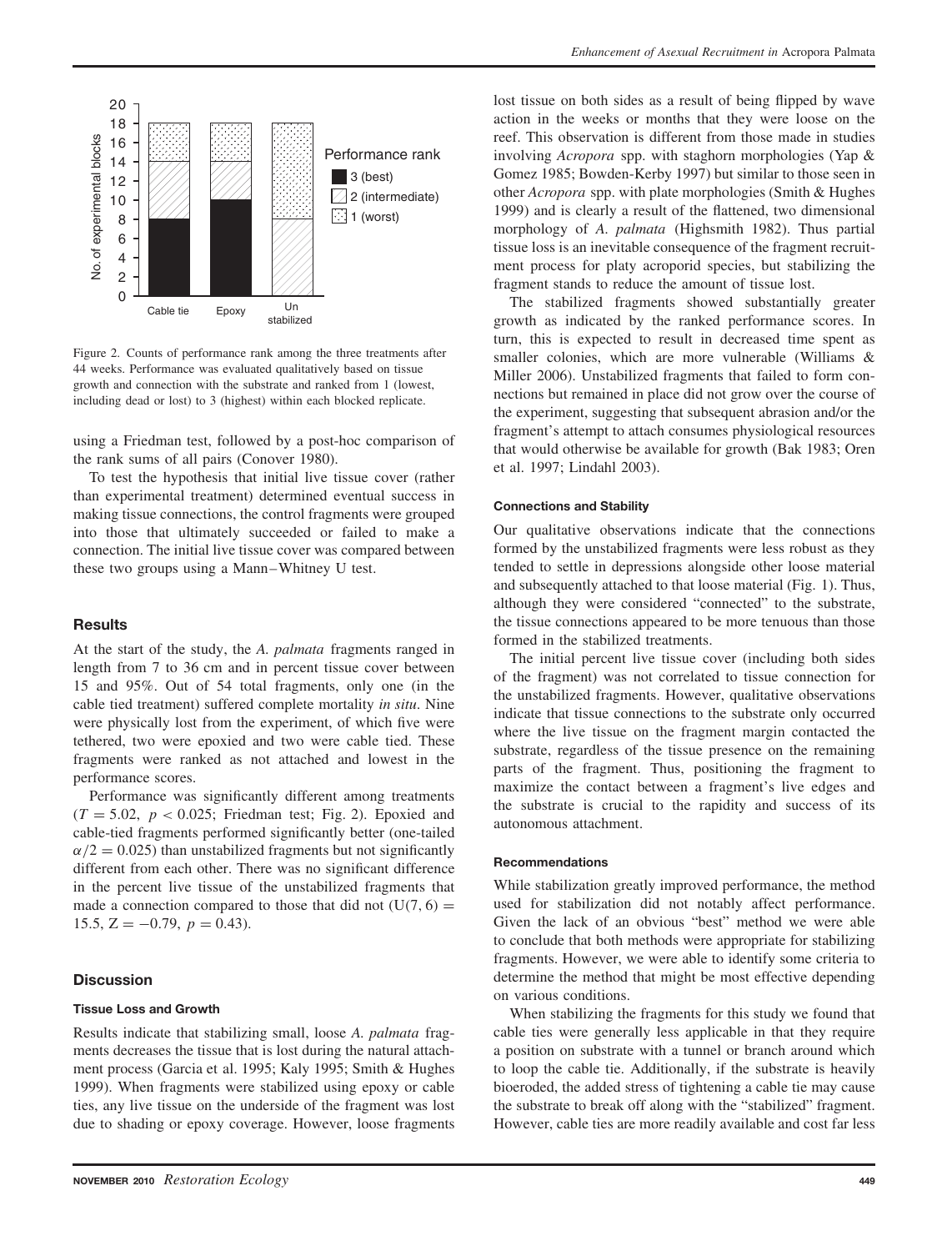than epoxy, making them more practical in many situations. It should be noted that prior studies have used a nail as an attachment point for cable ties with marginal success (Kaly 1995; Bruckner & Bruckner 2001).

Epoxy was suitable for a wider variety of substrate configurations and fragment shapes than cable ties. We were initially concerned that the epoxy might fail to adhere when applied directly to live tissue and that the contact would be harmful to adjacent live tissue. However, we observed that the epoxy performed very well and had no apparent harmful effect on the tissue (Fig. 1). In fact, the epoxy was rapidly colonized by turf and crustose coralline algae, and was readily overgrown by *A. palmata* tissue.

The epoxy used in this study (All-fix) is mixed in equal parts by hand and must be used within 15–20 minutes of mixing for the bond to be successful. As a result it is more labor-intensive and somewhat impractical for large (*>*50 cm) fragments. Epoxy is also difficult to use in high surge habitats because it may not set quickly enough (Appendix I in Bruckner 2002). Our study was setup in mild surge and the epoxy was able to cure; and once cured, our site experienced rough seas on many occasions. Only two epoxied fragments were dislodged and these failures were more likely owing to poor mixing/curing of the epoxy as their removal was observed early in the experiment and not coinciding with a rough weather period. All-fix epoxy used in similar applications has been observed to maintain its integrity for more than 5 years (K. Nedimyer 2009, Coral Restoration Foundation, Key Largo, FL, personal communication) which is ample time for fragments to form direct attachment to the substrate and overgrow the epoxy.

The success of fragments (stabilized or otherwise) likely depends on the potential exposure to subsequent disturbances, and the qualities of the surrounding habitat (Lirman & Fong 1997; Nagelkerken et al. 2000; Miller et al. 2002a). These factors should be taken into consideration in determining an appropriate course of action after a fragmentation event. Fragments formed in structurally complex habitats are more likely to be retained (Lirman & Fong 1997; Miller et al. 2002a) and recruit naturally in spite of disturbances, so intervention may not be warranted (Edwards & Clark 1998). Larger fragments (Highsmith et al. 1980; Lirman 2000) and those surrounded by hard reef structure (Miller et al. 2002b) are less vulnerable to export to unsuitable areas; thus, stabilization may not substantially improve their performance. On the other hand, stabilization of smaller fragments and those with sparse coverage of live tissue may result in dramatic increases in their survivorship and growth.

*Acropora palmata*'s life history, with proliferation highly dependent on successful fragmentation, is well suited to a highly abundant species, but because it is no longer highly abundant, this strategy has become a liability. With apparently low success in fragment recruitment (Williams et al. 2008), the tendency to fragment from natural or anthropogenic disturbances may now present more of a threat than a benefit for the remaining *A. palmata* population. Although other substantial threats exist, mitigating this one threat through

simple and effective stabilization methods may improve the prognosis for this threatened species.

#### **Implications for Practice**

- Fragment stabilization/rescue is particularly beneficial when the loose fragments are at greater risk of removal from suitable reef structure. This risk is a function of both reef topography and the likelihood of subsequent physical disturbance.
- Stabilization of *A. palmata* fragments increases tissue survival and growth.
- Both epoxy and cable ties proved to be suitable for the stabilization of small *A. palmata* fragments. The choice between these two methods is determined by the configuration of the reef substrate, and access to materials.
- Marine epoxy can be safely used in contact with or adjacent to live *A. palmata* tissue.
- Positioning of the fragment is crucial to success: regardless of stabilization, direct contact between live tissue around the margins of the fragment and the reef substrate enhances tissue connection rate and stability of the fragment.

#### **Acknowledgments**

This study was supported by Biscayne National Park and the NOAA Coral Reef Conservation Program and conducted with express permission from park managers. Field assistance was provided by Lindsey Kramer, Rebecca Cassotis, and Chris Tilghman. Consultation by Amanda Bourque is greatly appreciated.

#### **LITERATURE CITED**

- Acropora Biological Review Team. 2005. Atlantic Acropora Status Review Document. Report to National Marine Fisheries Service, Southeast Regional Office. March 3, 2005.
- Bak, R. P. M. 1983. Neoplasia, regeneration and growth in the reef-building coral. *Acropora palmata*. Marine Biology **77:**221–227.
- Bak, R. P. M., S. R. Criens, and J. A. Marsh, Jr. 1982. Survival after fragmentation of colonies of *Madracis mirabilis*, *Acropora palmata* and *A. cervicornis* (Scleractinia) and the subsequent impact of a coral disease. Proceedings of the 4th International Coral Reef Symposium **2**: 221–227. Manila, Philippines.
- Bezy, B., and O. E. Vasquez. 2006. Large-scale (300 Colony) transplantation of healthy *Acropora palmata* colonies in Boca Chica, Dominican Republic: a possible control for remediation projects. Proceedings of the 10th International Coral Reef Symposium Abstracts 376. Okinawa, Japan.
- Bothwell, A. M. 1982. Fragmentation, a means of asexual reproduction and dispersal in the coral genus *Acropora*-a preliminary report. Proceedings of the 4th International Coral Reef Symposium **1**:137–144.
- Bowden-Kerby, A. 1997. Coral transplantation in sheltered habitats using unattached fragments and cultured colonies. Proceedings of the 8th International Coral Reef Symposium **2**:2063–2068.
- Bowden-Kerby, A. 2001. Low-tech coral reef restoration methods modeled after natural fragmentation processes. Bulletin of Marine Science **69:**915–931.